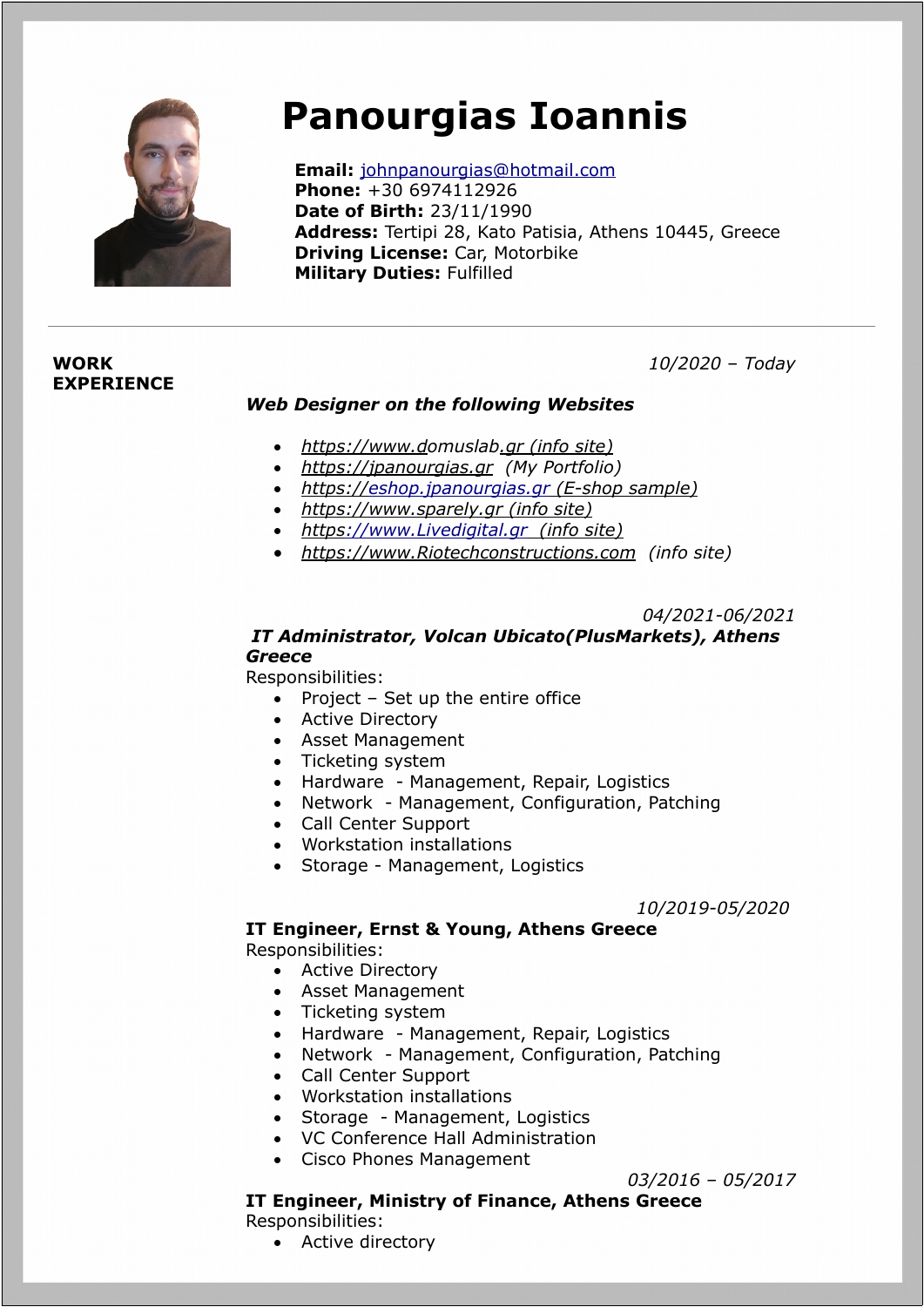- Asset Management
- Hardware Management, Repair, Logistics
- Network Management, Configuration, Patching
- Call Center Support
- Workstation installations
- Storage Management, Logistics

*03/2013 – Today*

#### **Latin Dance Teacher, Athens Greece**

Employers:

 J.S. Dance School, Dance Feeling Studio, Fever Reloaded, Jenne Kelly, Hot Steps, Tzortzis Dance Addiction, Dance Club, Paola Show Dance, Club Petroupolis, Salsa Caliente, Irene's dance school

*03/1996– 06/2012*

### **Professional Footballer, Greece**

Teams:

- Greek National Team (kids,young)
- $\bullet$  A.P.O Levadeiakos, 1<sup>st</sup> Division, (kids, young, men)
- A.O. Thivas, 4<sup>th</sup> Division, (men)
- $\bullet$  A.P.O. Panaliartos, 4<sup>th</sup> Division, (kids, young, men)
- E.P.S. Mixed Voiotias

*05/2007 – 10/2009*

#### **NetCAFE Administrator, Aliartos Greece** Responsibilities:

- Administrator in Gaming Net
- Barman/Waiter

# **Cafeteria Administrator, Aliartos Greece**

Responsibilities:

- Cafeteria Administrator
- Barman/Waiter

### **EDUCATION** *2013-2015*

### **Web Design & Game Development Diploma**

Diplarios School EBE Thesis:

> Design and development of a Dynamic-Website for realtime update of dance events in Athens

**ADDITIONAL SKILLS**

- Adobe Products:
	- Photoshop, Premiere Pro
- CMS Systems:
- Wix, WordPress(Wc), Joomla Office Suites:
	- Microsoft Office, OpenOffice

Simple Website Development Skills:

• PHP, Html, CSS, JavaScript